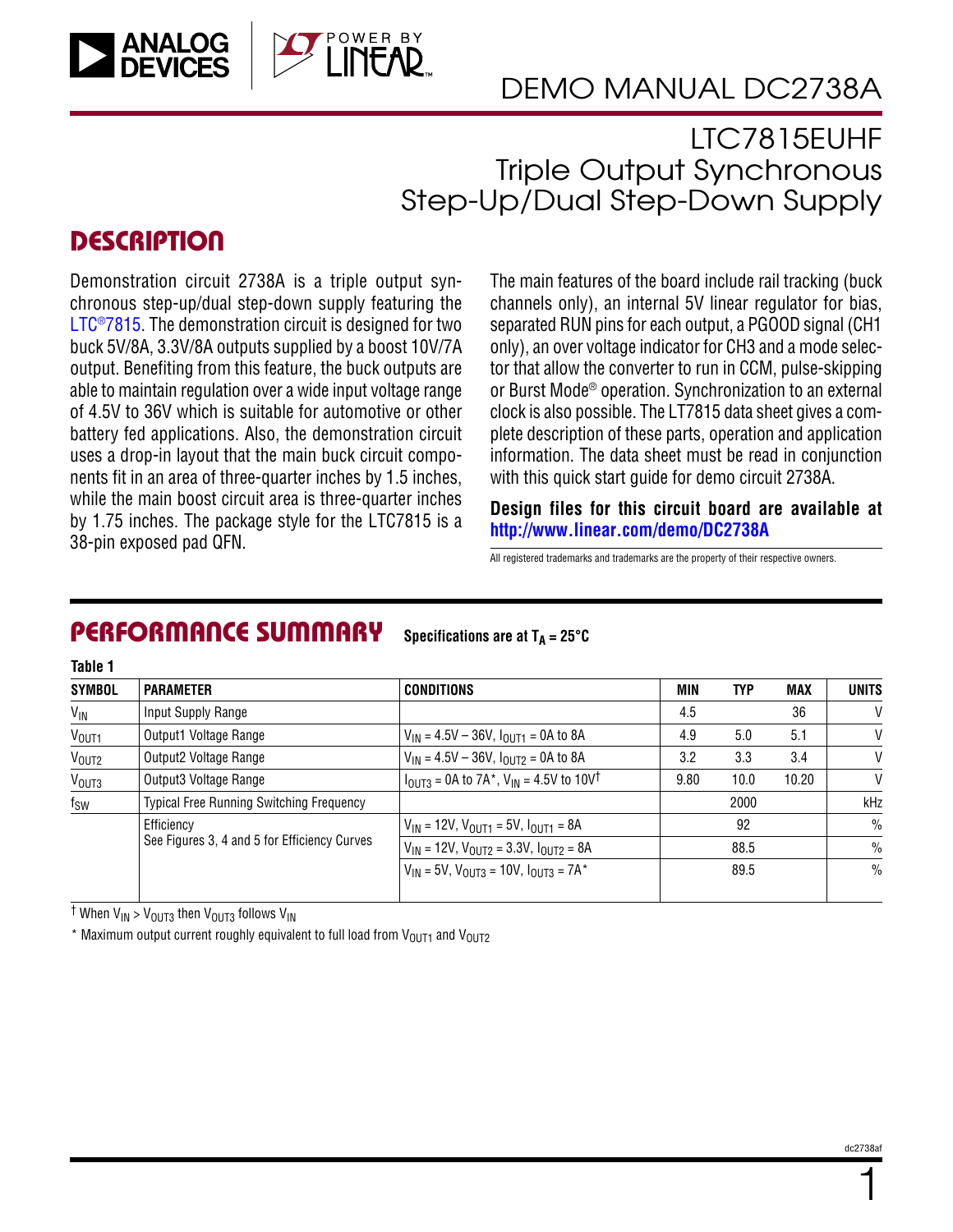Demonstration circuit 2738A is easy to set up to evaluate the performance of the LTC7815. Refer to Figure 1 for proper measurement equipment setup and follow the procedure below:

**NOTE:** When measuring the input or output voltage ripple, care must be taken to avoid a long ground lead on the oscilloscope probe. Measure the input or output voltage ripple by touching the probe tip directly across the  $V_{IN}$ or  $V_{\text{OUT}}$  and GND terminals or directly across relevant capacitor. See Figure 2 for proper scope probe technique.

1. Place jumpers in the following positions:

| JP1             | ΟN                |
|-----------------|-------------------|
| JP <sub>2</sub> | ON                |
| JP3             | <b>Burst Mode</b> |
| JP4.            | ΟN                |

2. With power off, connect the input power supply to  $V_{\text{IN}}$ and GND.

3. Turn on the power at the input.

**NOTE:** Make sure that the input voltage does not exceed 36V.

4. Check for the proper output voltages.

 $V_{\text{OUT1}} = 4.9V$  to 5.1V

 $V_{OIII2} = 3.2V$  to 3.4V

 $V_{\text{OUT3}}$  = 9.800V to 10.200V (If V<sub>IN</sub> is higher than 10V then  $V_{\text{OUT3}}$  equals to  $V_{\text{IN}}$ .)

**NOTE:** If there is no output, temporarily disconnect the load to make sure that the load is not set too high.

5. Once the proper output voltages are established, adjust the loads within the operating range and observe the output voltage regulation, ripple voltage, efficiency and other parameters.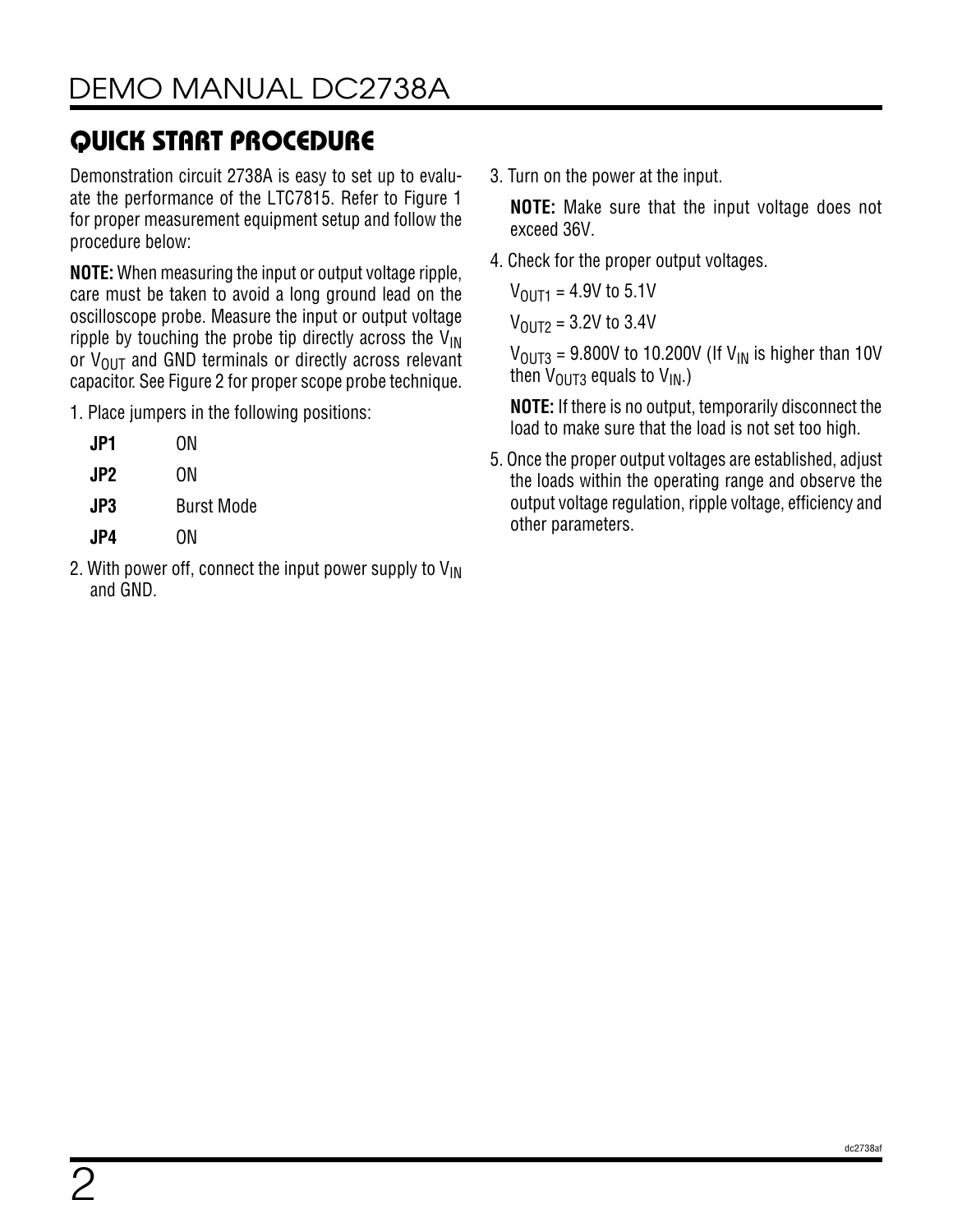

Figure 1. Proper Measurement Equipment Setup. (Please Note Polarity on V<sub>OUT2</sub>)



**Figure 2. Measuring Input or Output Ripple Across Terminals or Directly Across Bulk Capacitor**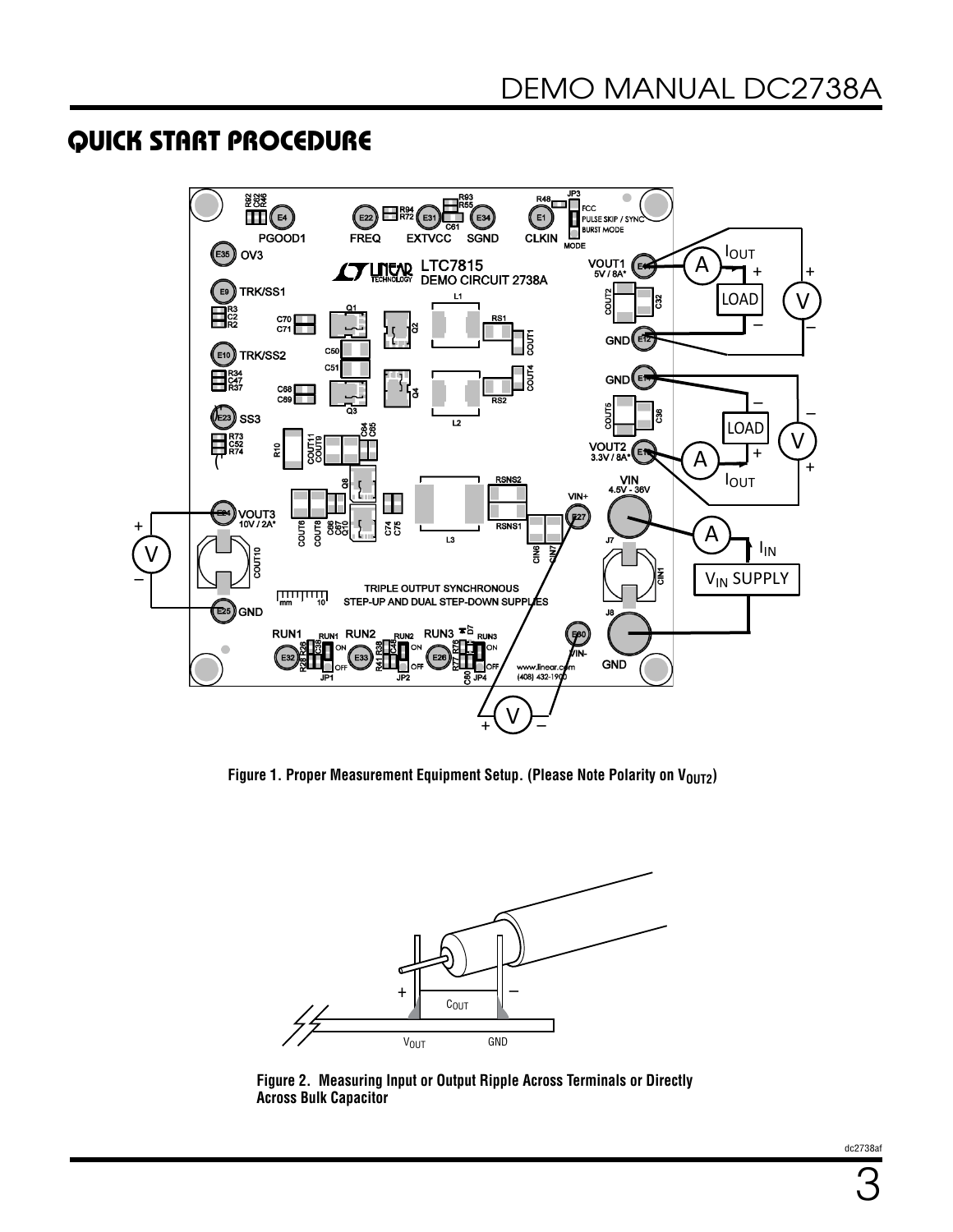#### **FREQUENCY SYNCHRONIZATION AND MODE SELECTION**

The demonstration circuit 2738A's mode selector allows the converter to run in FCC operation, pulse-skipping operation, Burst Mode operation or be synchronizing to an external clock by changing the position of JP3.

For synchronizing to an external clock source, JP3 jumper needs to be removed. Apply the external clock from CLKIN turret to GND. Refer to Table 2 and to the data sheet for more details.

### **RAIL TRACKING**

Demonstration circuit 2738A is configured for an onboard soft-start circuit. The soft-start ramp rate can beadjusted by changing the value of C2 and C47. Demonstration circuit 2738A can also be modified to track an external reference. Refer to Table 3 and Table 4 for tracking options and to the data sheet for more details.

#### **OPTIONAL INDUCTOR DCR CURRENT SENSING**

Demonstration circuit 2738A provides an optional circuit for inductor DCR current sensing. Inductor DCR current sensing uses the DCR of the inductor to sense the inductor current instead of discrete sense resistors. The advantages of DCR sensing are lower cost, reduced board space and higher efficiency, but the disadvantage is a less accurate current limit. If DCR sensing is used, be sure to select an inductor current with a sufficiently high saturation current or use an iron powder type material.

#### **Table 2. Mode Selection and Synchronizing Operation Options**

| <b>CONFIGURATION</b>                                         | <b>MODE/PLLIN JUMPER</b> |
|--------------------------------------------------------------|--------------------------|
| Forced CCM Mode Operation                                    | FCC                      |
| Pulse-Skipping Mode Operation                                | PULSE SKIP/SYNC          |
| <b>Burst Mode Operation</b>                                  | BURST MODE               |
| Synchronize to Ext. Clock (Ext. Clock Apply to CLKIN Turret) | Remove Jumper            |

#### **Table 3. VOUT1 Tracking Options**

| <b>CONFIGURATION</b>                                      | R2       | R3          | <b>R4</b> | <b>TRK/SS1 CAP</b> |  |
|-----------------------------------------------------------|----------|-------------|-----------|--------------------|--|
| Soft-Start Without Tracking (Default)                     | OPEN     | <b>OPEN</b> | 0.1uF     | <b>OPEN</b>        |  |
| V <sub>OUT1</sub><br>$_1$ Tracking Scaled V $_{\rm OUT2}$ | Resistor | Divider     | OPEN      | <b>OPEN</b>        |  |

#### **Table 4. VOUT2 Tracking Options**

| CONFIGURATION                          | R34      | R37         | R47         | TRK/SS2 CAP   |
|----------------------------------------|----------|-------------|-------------|---------------|
| Soft-Start Without Tracking (Default)  | 0Ω       | <b>OPEN</b> | $0.1$ uF    | <b>OPEN</b>   |
| V <sub>OUT2</sub> Equals External Ramp | 0Ω       | <b>OPEN</b> | <b>OPEN</b> | External Ramp |
| Vout2 Tracking Scaled External Ramp    | Resistor | Divider     | <b>OPEN</b> | External Ramp |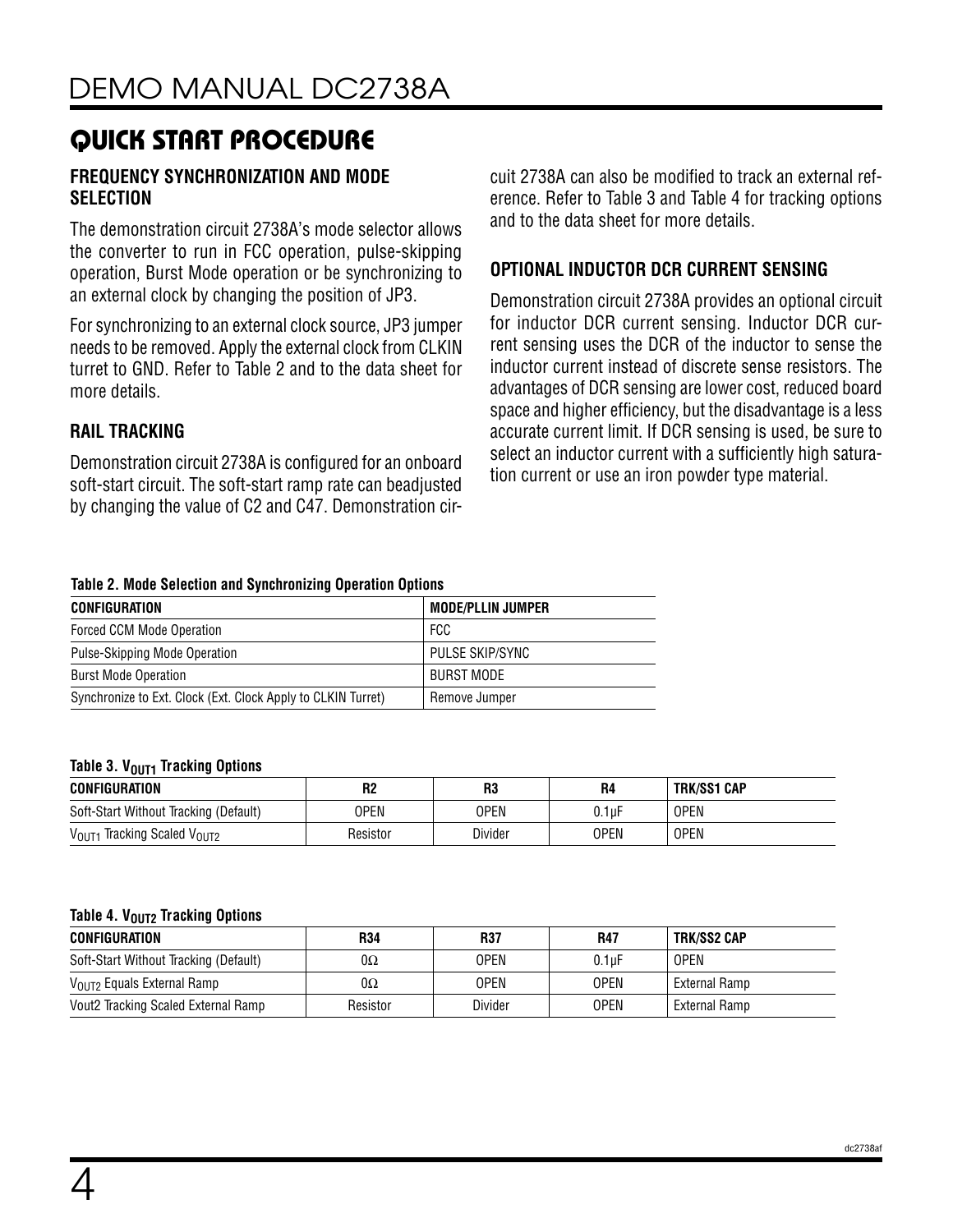Refer to Table 5 for optional inductor DCR current sensing setup and to the data sheet for more details.

#### **LOW QUIESCENT CURRENT APPLICATIONS AND MEASUREMENT**

The typical quiescent current  $(I<sub>0</sub>)$  of the LTC7815 controller is 28µA in sleep mode as specified in the LTC7815 data sheet. However, the input current of the DC2738A board can be higher than this value because of additional circuit outside of the IC. To reduce the total input current, large value FB divider resistors should be used. In addition, some of the optional pull-up resistors should be removed from the board. Refer to Table 6 for the low input quiescent current setup.

#### **MINIMUM ON-TIME CAUSES CHANNEL 2 TO SKIP PULSES**

The typical minimum on-time  $T_{ON(MIN)}$  of the LTC7815 is 40ns for the buck channels as specified in the data sheet. Therefore, when the input voltage is higher than 24V the SW2 may start to skip pulses at no load worstcase condition.

#### **Table 5. Optional Inductor DCR Current Sensing**

| <b>CONFIGURATION</b>                    | <b>CHANNEL1</b> | RS <sub>1</sub>  | <b>R29</b>  | <b>R30</b>  | C14                              | <b>R45</b>  | <b>R47</b>  | <b>R61</b>  |
|-----------------------------------------|-----------------|------------------|-------------|-------------|----------------------------------|-------------|-------------|-------------|
|                                         | <b>CHANNEL2</b> | RS <sub>2</sub>  | <b>R39</b>  | <b>R40</b>  | C15                              | <b>R51</b>  | <b>R53</b>  | <b>R62</b>  |
|                                         | <b>CHANNEL3</b> | <b>RSNS1.2</b>   | <b>R80</b>  | <b>R81</b>  | <b>C56</b>                       | <b>R89</b>  | <b>R90</b>  | <b>R91</b>  |
| <b>Current Sense Resistor (Default)</b> |                 | Ref. Sch.        | Ref. Sch.   | Ref. Sch.   | Ref. Sch.                        | <b>OPEN</b> | <b>OPEN</b> | <b>OPEN</b> |
| Inductor DCR Current Sensing            |                 | $0\Omega$ Copper | <b>OPEN</b> | <b>OPEN</b> | Calculated Value from Data Sheet |             | $0\Omega$   |             |

#### **Table 6. Low Input Quiescent Current Configuration**

| Reference Designator   | R46    | R48         | R92             |
|------------------------|--------|-------------|-----------------|
| Function               | PG00D1 | <b>MODE</b> | OV <sub>3</sub> |
| <b>Stuffing Option</b> | OPEN   | <b>OPEN</b> | OPEN            |

### **THERMAL DERATING OF THE BUCK CHANNELS**

The maximum DC output current of each buck channel is specified at the nominal input voltage, which is 12V. At higher input voltage, because of the increased power losses, the output currents should be derated. The power devices (power MOSFETs, inductors) surface temperature must be monitored to ensure safe steady-state operation at higher input voltages.

### **EXTV<sub>CC</sub> SUPPLY**

With the high switching frequency, the power losses imposed on the LTC7815 onboard gate drivers and LDO become a concern. For example: when  $V_{IN}$  equals to 36V and the gate drive current is 20mA, the LTC7815 dissipates 720mW power. If the steady-state input voltage is high, then apply an external supply voltage between 6V and 10V to the  $EXTV_{CC}$  turret. Therefore, the power loss of the  $V_{IN}$  LDO can be eliminated. Ensure that the LTC7815 VBIAS pin voltage is higher than  $EXTV_{CC}$  under all circumstances.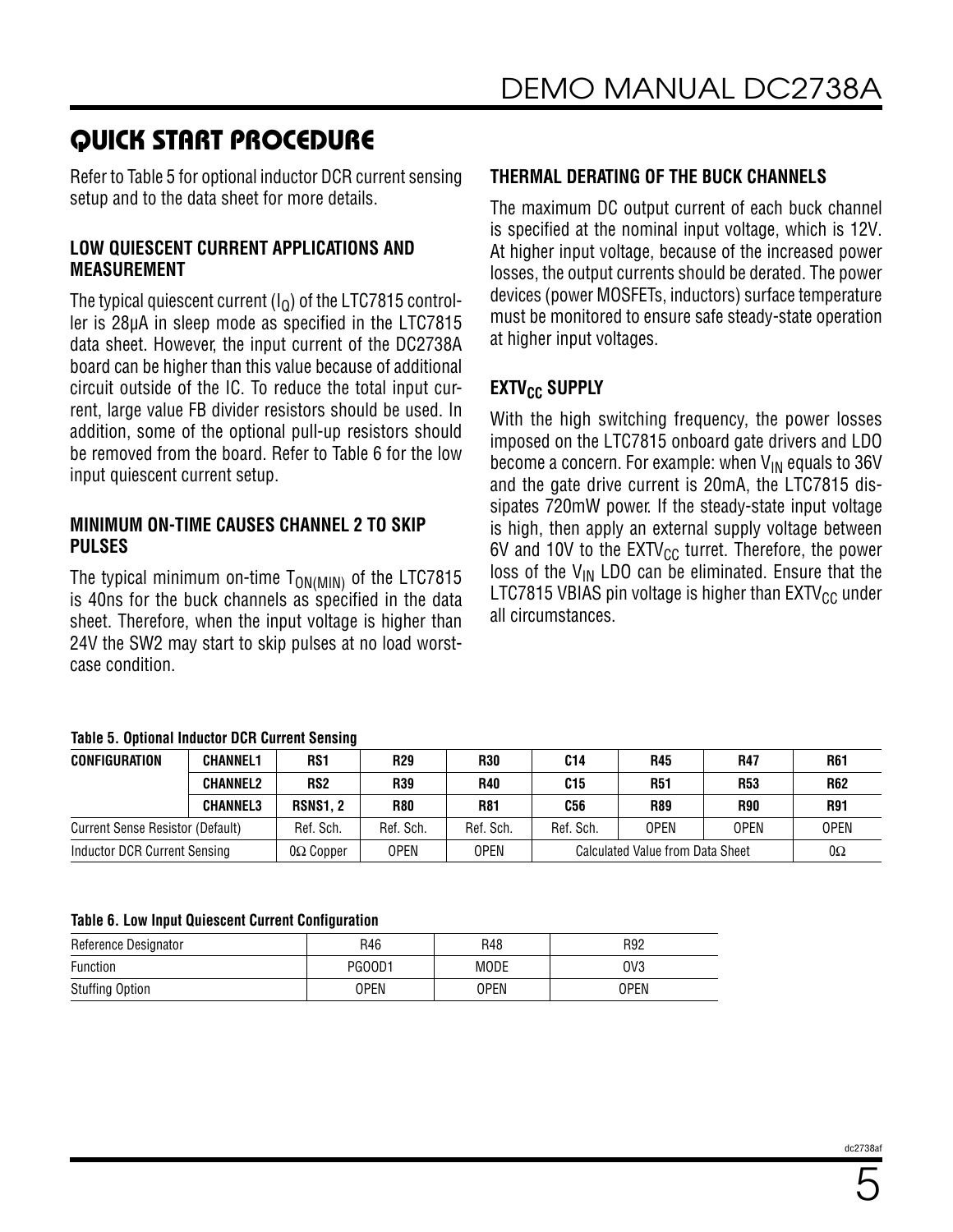



**Figure 3. Channel 1 Typical Efficiency vs Load Current Figure 4. Channel 2 Typical Efficiency vs Load Current**



**Figure 5. Channel 3 Typical Efficiency vs Load Current**



Figure 6. Thermal Image V<sub>IN</sub> 12V, Vo1 5V at 8A, **Vo2 3.3V at 8A, No Air Flow, TA = 25°C**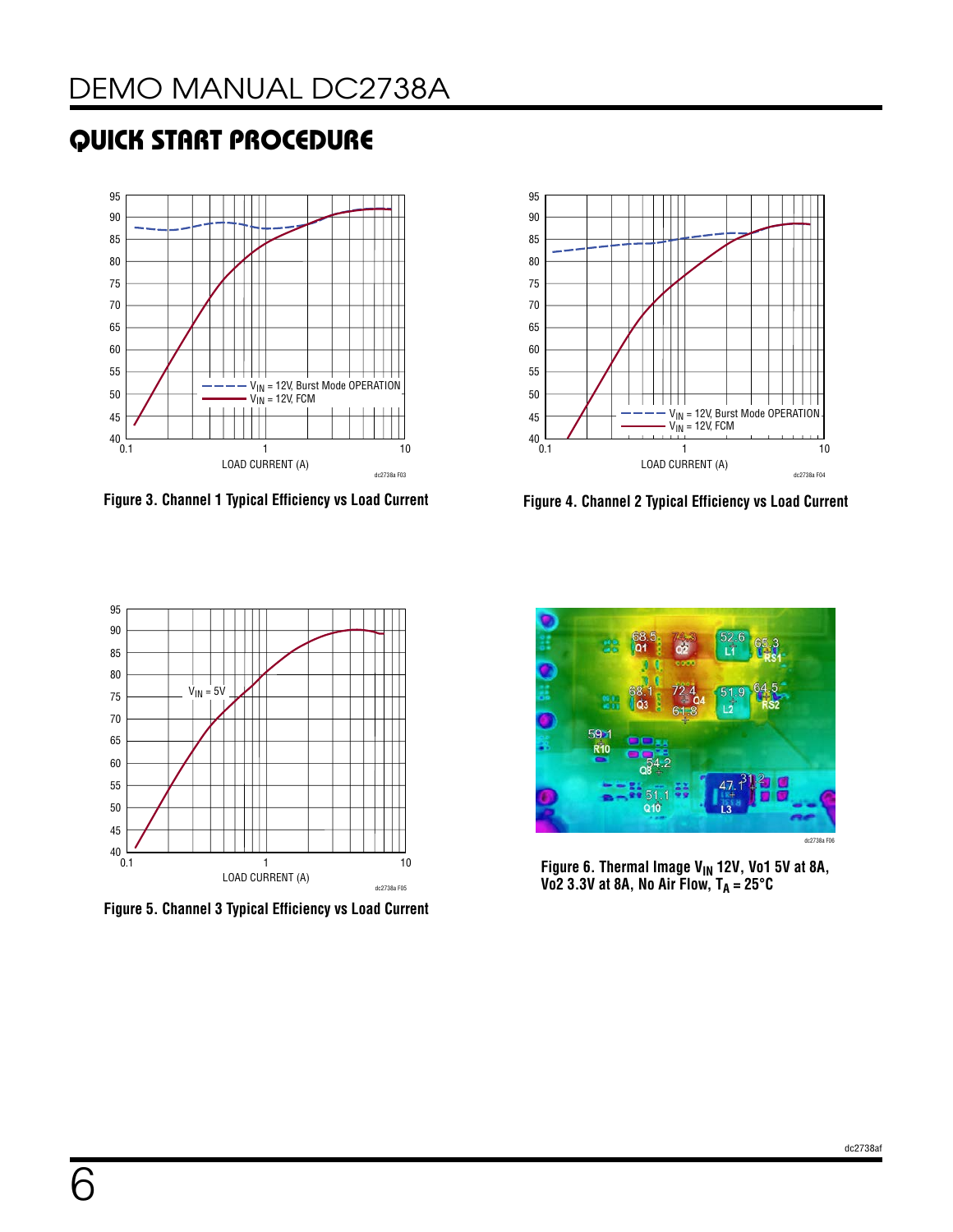## PARTS LIST

| <b>ITEM</b>    | QTY                                | <b>REFERENCE</b>                                    | <b>PART DESCRIPTION</b>                                    | <b>MANUFACTURER/PART NUMBER</b>              |  |  |  |  |
|----------------|------------------------------------|-----------------------------------------------------|------------------------------------------------------------|----------------------------------------------|--|--|--|--|
|                | <b>Required Circuit Components</b> |                                                     |                                                            |                                              |  |  |  |  |
| 1              | $\overline{2}$                     | CIN1, COUT10                                        | CAP, 220µF 20% 50V ELEC                                    | SUN ELECTRONIC INDUSTRIES CORP.<br>50EC220LX |  |  |  |  |
| $\overline{c}$ | 6                                  | COUT6, CIN6, CIN7, COUT8,<br>C50, C51               | CAP, 1210 10µF 10% 50V X7S                                 | TDK C3225X7S1H106K250AB                      |  |  |  |  |
| 3              | $\overline{c}$                     | COUT1, COUT4                                        | CAP, 1206 47µF 20% 10V X7R                                 | AVX 1206ZD476KAT2A                           |  |  |  |  |
| 4              | 8                                  | C2, C4, C17, C20, C21, C47,<br>C52, C54             | CAP, 0603 0.1µF 10% 25V X7R                                | <b>TDK C1608X7R1E104K</b>                    |  |  |  |  |
| 5              | $\overline{2}$                     | C11, C61                                            | CAP, 0805 4.7µF 10% 6.3V X5R                               | AVX 08056D475KAT2A                           |  |  |  |  |
| 6              | 4                                  | C14, C15, C56, C62                                  | CAP, 0603 1nF 10% 50V X7R                                  | AVX 06035C102KAT2A                           |  |  |  |  |
| 7              | $\overline{c}$                     | C32, C36                                            | CAP, 1210 100µF 20% 6.3V X5R                               | TDK C3225X5R0J107M160AB                      |  |  |  |  |
| 8              | $\mathbf{1}$                       | C37                                                 | CAP, 0603 22pF 10% 50V NPO                                 | AVX 06035A220KAT2A                           |  |  |  |  |
| 9              | $\overline{2}$                     | C41, C44                                            | CAP, 0603 4.7nF 10% 50V X7R                                | AVX 06035C472KAT2A                           |  |  |  |  |
| 10             | $\mathbf{1}$                       | C42                                                 | CAP, 0603 100pF 5% 50V NPO                                 | AVX 06035A101JAT2A                           |  |  |  |  |
| 11             | $\mathbf{1}$                       | C43                                                 | CAP, 0603 68pF 10% 50V NPO                                 | AVX 06035A680KAT2A                           |  |  |  |  |
| 12             | $\mathbf{1}$                       | C53                                                 | CAP, 0603 820pF 5% 50V X7R                                 | AVX 06035A821JAT2A                           |  |  |  |  |
| 13             | 10                                 | C64, C65, C66, C67, C68, C69,<br>C70, C71, C74, C75 | CAP, 0805 1µF 10% 50V X7R                                  | MURATA GRM21BR71H105KA12L                    |  |  |  |  |
| 14             | $\overline{c}$                     | D1, D2                                              | DIODE, SCHOTTKY SOD323                                     | CENTRAL SEMI CMDSH-4E                        |  |  |  |  |
| 15             | $\mathbf{1}$                       | D <sub>6</sub>                                      | DIODE, SCHOTTKY 40V 0.12A SOT323-3                         | <b>INFINEON BAS140W</b>                      |  |  |  |  |
| 16             | $\overline{c}$                     | L1, L2                                              | IND, POWER 0.47µH                                          | PANASONIC, ETQP4MR47KVK                      |  |  |  |  |
| 17             | $\mathbf{1}$                       | L3                                                  | IND, POWER 0.33µH                                          | PANASONIC, ETQP5MR33YLC                      |  |  |  |  |
| 18             | 4                                  | Q1, Q2, Q3, Q4                                      | XSTR, N-CHANNEL MOSFET 40V 100A                            | INFINEON BSC093N04LS                         |  |  |  |  |
| 19             | 2                                  | Q8, Q10                                             | XSTR, N-CHANNEL MOSFET 40V 100A                            | INFINEON BSC027N04LS                         |  |  |  |  |
| 20             | $\overline{2}$                     | RSNS1, RSNS2                                        | RES, 2010 0.004Ω 1% 1/2W                                   | VISHAY WSL20104L000FEA                       |  |  |  |  |
| 21             | $\overline{c}$                     | <b>RS1, RS2</b>                                     | RES, 1210 0.003Ω 5% 1/4W                                   | VISHAY WSL12103L000FEA                       |  |  |  |  |
| 22             | $\mathbf{1}$                       | R <sub>10</sub>                                     | RES, 2512 0 $\Omega$ JUMPER                                | VISHAY CRCW25120000Z0EH                      |  |  |  |  |
| 23             | $\mathbf{1}$                       | R <sub>27</sub>                                     | RES, 0603 357kΩ 1% 1/10W                                   | VISHAY CRCW0603357KFKEA                      |  |  |  |  |
| 24             | $\mathbf{1}$                       | R31                                                 | RES, 0603 4.99kΩ 1% 1/10W                                  | VISHAY CRCW06034K99FKEA                      |  |  |  |  |
| 25             | 3                                  | R32, R33, R79                                       | RES, 0603 68.1kΩ 1% 1/10W                                  | VISHAY CRCW060368K1FKEA                      |  |  |  |  |
| 26             | $\mathbf{1}$                       | R35                                                 | RES, 0603 3.01kΩ 1% 1/10W                                  | VISHAY CRCW06033K01FKEA                      |  |  |  |  |
| 27             | 1                                  | R43                                                 | RES, 0603 210kΩ 1% 1/10W                                   | VISHAY CRCW0603210KFKEA                      |  |  |  |  |
| 28             | 4                                  | R46, R48, R72, R92                                  | RES, 0603 100kΩ 5% 1/10W                                   | VISHAY CRCW0603100KJNEA                      |  |  |  |  |
| 29             | 1                                  | R75                                                 | RES, 0603 3.6kΩ 1% 1/10W                                   | VISHAY CRCW06033K60FKEA                      |  |  |  |  |
| 30             | 1                                  | R78                                                 | RES, 0603 499k $\Omega$ 1% 1/10W                           | VISHAY CRCW0603499KFKEA                      |  |  |  |  |
| 31             | 3                                  | R86, R96, R98                                       | RES, 0603 2.2Ω 5% 1/10W                                    | VISHAY CRCW06032R20JNEA                      |  |  |  |  |
| 32             | $\mathbf{1}$                       | U1                                                  | IC, SYNCHRONOUS BOOST CONVERTER AND<br>DUAL BUCK CONVERTER | LINEAR TECH LTC7815EUHF                      |  |  |  |  |

7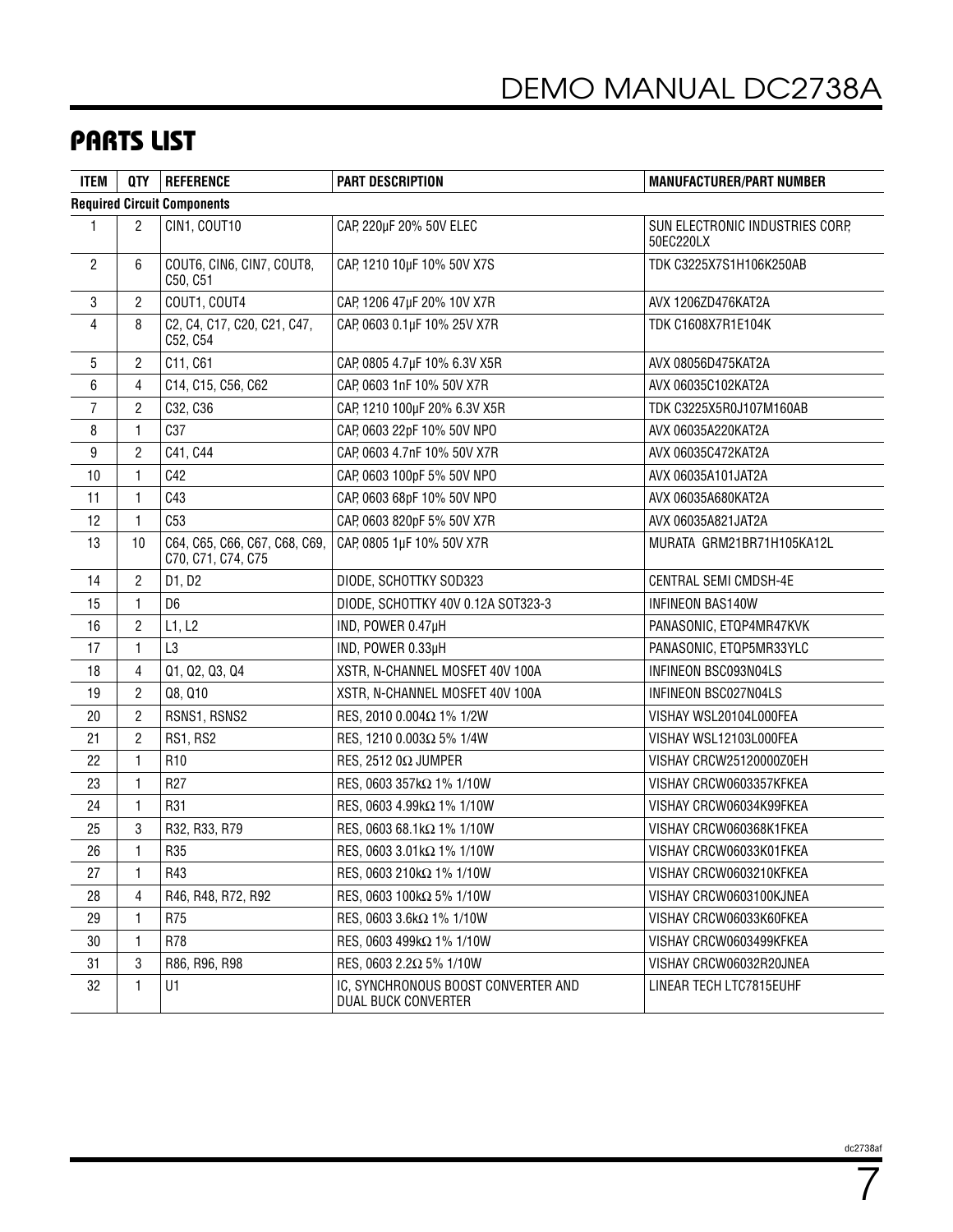# DEMO MANUAL DC2738A

### PARTS LIST

| <b>ITEM</b>                                     | <b>QTY</b>     | <b>REFERENCE</b>                                                                                                            | <b>PART DESCRIPTION</b>     | <b>MANUFACTURER/PART NUMBER</b>  |  |  |  |  |
|-------------------------------------------------|----------------|-----------------------------------------------------------------------------------------------------------------------------|-----------------------------|----------------------------------|--|--|--|--|
| <b>Additional Demo Board Circuit Components</b> |                |                                                                                                                             |                             |                                  |  |  |  |  |
| 1                                               | $\mathbf{0}$   | CIN8, COUT9, CIN9, COUT11,<br>C58, C59                                                                                      | CAP, 1210 OPTION            | <b>OPTION</b>                    |  |  |  |  |
| $\overline{2}$                                  | $\mathbf{0}$   | COUT2, COUT5                                                                                                                | CAP, 7343 OPT               | <b>OPTION</b>                    |  |  |  |  |
| 3                                               | 0              | C38, C48, C49, C55, C57, C60,<br>C63                                                                                        | CAP, 0603 OPTION            | <b>OPTION</b>                    |  |  |  |  |
| 4                                               | $\mathbf{0}$   | C72, C73                                                                                                                    | CAP, 0805 OPTION            | <b>OPTION</b>                    |  |  |  |  |
| 5                                               | 0              | D7                                                                                                                          | DIODE. ZENER OPTION SOD323  | <b>OPTION</b>                    |  |  |  |  |
| 6                                               | 0              | Q9, Q11, Q12, Q13, Q14, Q15,<br>Q16, Q17, Q18, Q19, Q20,<br>Q21, Q22, Q23                                                   | XSTR, OPTION                | <b>OPTION</b>                    |  |  |  |  |
| $\overline{7}$                                  | 0              | R2, R3, R26, R28, R37, R38,<br>R41, R45, R47, R51, R53,<br>R55, R61, R62, R74, R76,<br>R77, R85, R89, R90, R91,<br>R93, R94 | RES, 0603 OPTION            | <b>OPTION</b>                    |  |  |  |  |
| 8                                               | 17             | R9, R25, R29, R30, R34, R36,<br>R39, R40, R70, R73, R80,<br>R81, R83, R84, R87, R95, R97                                    | RES, 0603 0 $\Omega$ JUMPER | VISHAY CRCW06030000Z0EA          |  |  |  |  |
| 9                                               | 0              | R82                                                                                                                         | <b>RES. 1206 OPTION</b>     | <b>OPTION</b>                    |  |  |  |  |
|                                                 |                | <b>Hardware: For Demo Board Only</b>                                                                                        |                             |                                  |  |  |  |  |
| 1                                               | 20             | E1, E4, E9, E10, E11, E12,<br>E13, E14, E22, E23, E24, E25,<br>E26, E27, E30, E31, E32, E33,<br>E34, E35                    | TESTPOINT, TURRET, 0.094'   | MILL-MAX 2501-2-00-80-00-00-07-0 |  |  |  |  |
| $\overline{2}$                                  | 3              | JP1, JP2, JP4                                                                                                               | HEADER, 3PIN, 2mm           | Wurth Elektronik, 620 003 111 21 |  |  |  |  |
| 3                                               | $\mathbf{1}$   | JP3                                                                                                                         | HEADER, 4PIN                | Wurth Elektronik, 620 004 111 21 |  |  |  |  |
| 4                                               | $\overline{c}$ | J7, J8                                                                                                                      | JACK, BANANA                | KEYSTONE 575-4                   |  |  |  |  |
| 5                                               | 4              | XJP1, XJP2, XJP3, XJP4                                                                                                      | SHUNT, 2mm                  | Wurth Elektronik, 608 002 134 21 |  |  |  |  |
| 6                                               | 4              |                                                                                                                             | STANDOFF, SNAP ON           | Wurth Elektronik, 702 935 000    |  |  |  |  |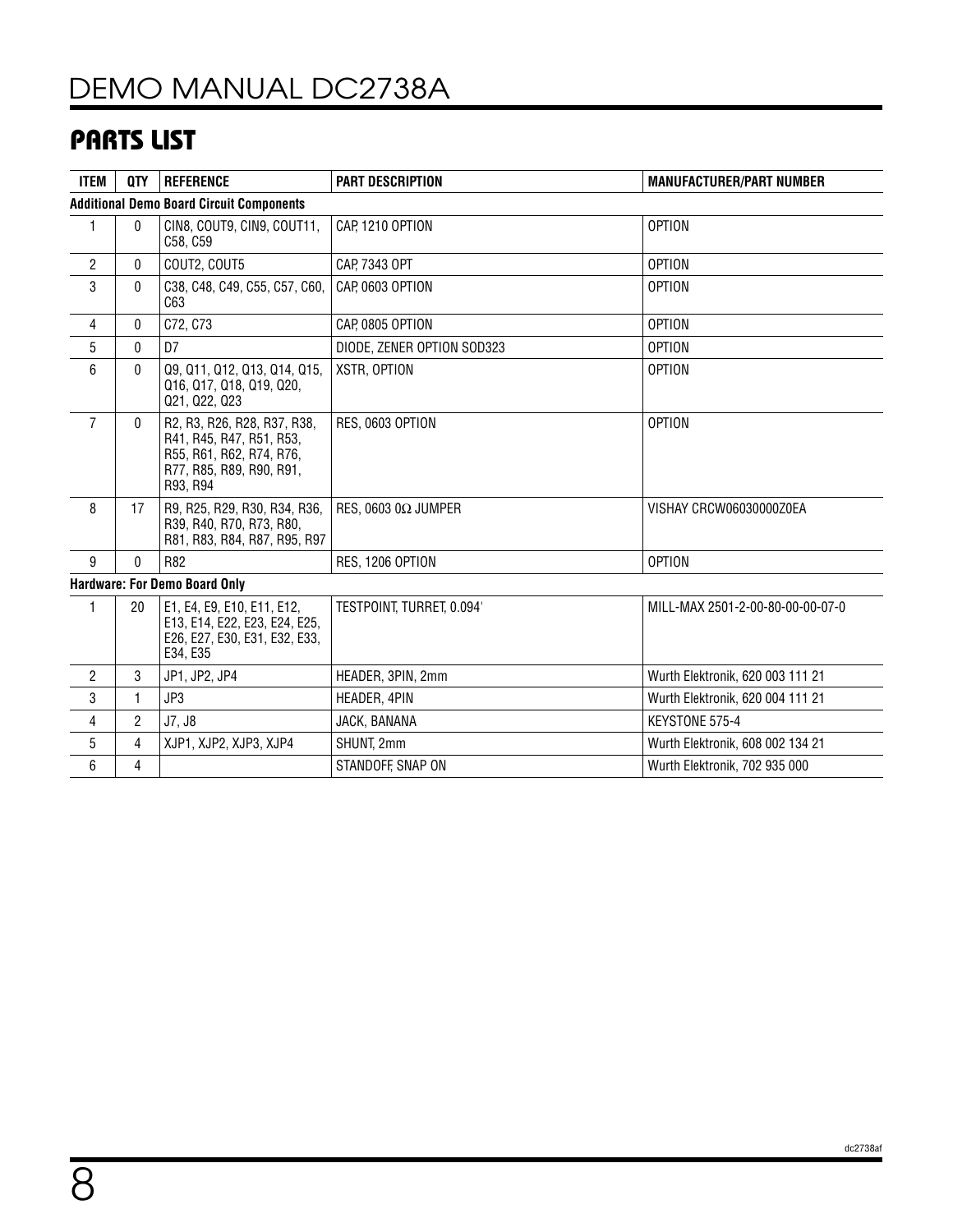### SCHEMATIC DIAGRAM



dc2738af

9

Information furnished by Analog Devices is believed to be accurate and reliable. However, no responsibility is assumed by Analog Devices for its use, nor for any infringements of patents or other rights of third parties that may result from its use. Specifications<br>subject to change without notice. No license is granted by implication or otherwise un